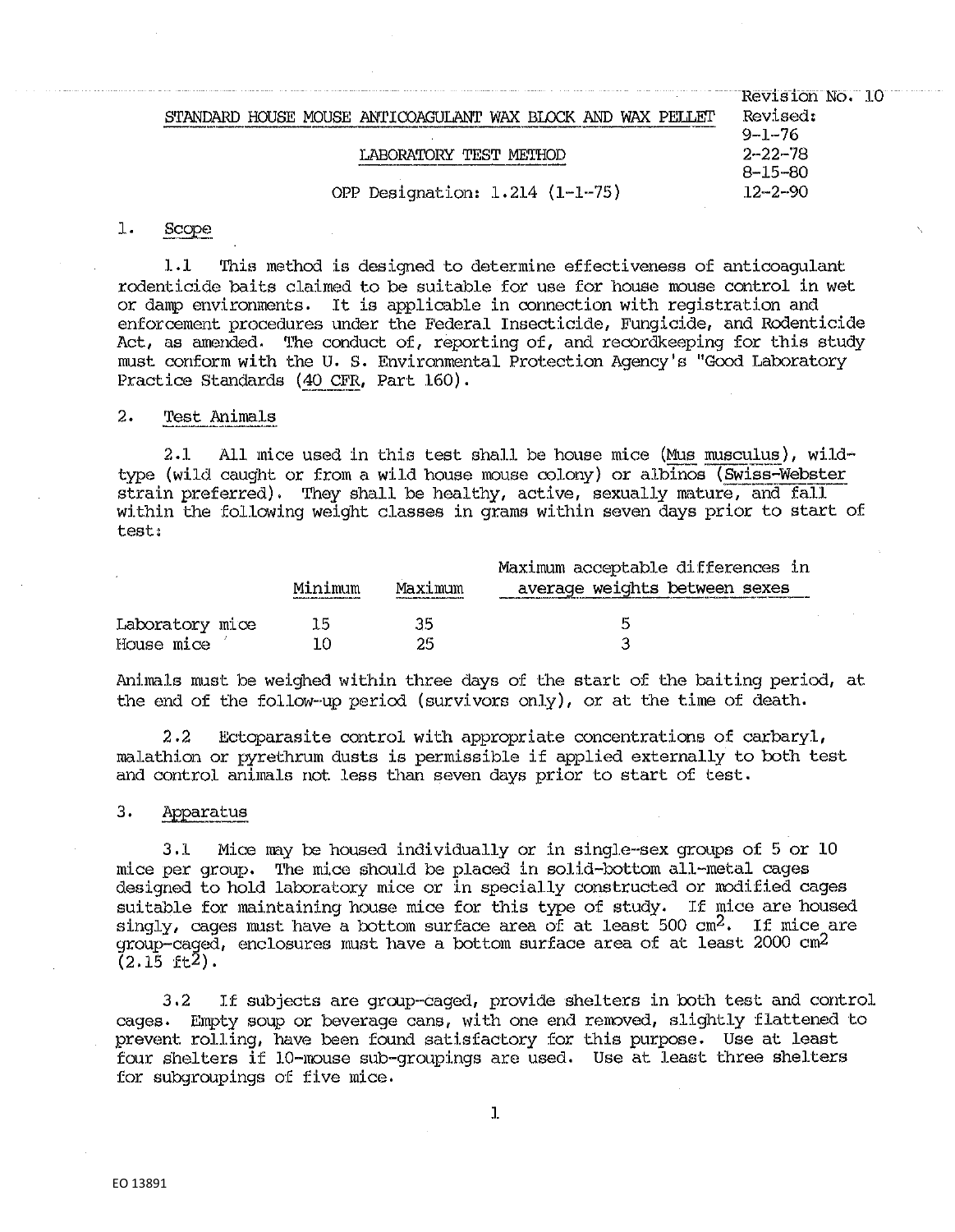3,3 Metal or ceramic feeders, designed so that test mice may not nestle or wallow in diet, should be used,

## 4. Pretest Holding Conditions

4.1 All mice used in this test method must be held, sexes separate, for observation in the laboratory for a period of at least one and not more than four weeks prior to testing, the last seven days of which shall be under laboratory conditions (i.e., temperature, humidity, lighting, etc.) comparable to those of the animal testing room if not actually in the testing room. The test animals must not be fasted prior to testing. Water and a commercial mouse diet must be available to them at all times, Do not use the standard EPA rat and mouse challenge diet for pretest feeding.

## 5. Holding and Test conditions

| 5.1 | Temperature       | 20 to 25° C. Strong air currents from<br>heaters or air conditioners shall not<br>blow directly onto test animals.                                                                                        |
|-----|-------------------|-----------------------------------------------------------------------------------------------------------------------------------------------------------------------------------------------------------|
|     | Relative humidity | 50 to 55%.                                                                                                                                                                                                |
|     | Light             | 12 h artificial light per day, not to<br>exceed 2153 1x (200 ft candles) at<br>cage location. Total reversing of the<br>natural photoperiods of the test animals<br>by timed lighting is not recommended. |

5.2 The standard EPA rat and mouse challenge diet shall be composed of:

| Cornmeal (whole yellow ground corn)                      | 65% by weight |
|----------------------------------------------------------|---------------|
| Rolled oat groats (ground)                               | 25% by weight |
| Sugar (10X powdered or confectioners,<br>$95\$ + purity) | 5% by weight  |
| Corn oil $(95$ <sup>8</sup> + purity)                    | 5% by weight  |

Combine dry ingredients together, add oil, and thoroughly mix, Be certain that the mixing utensils are clean of contamination before preparing diet.

5.2.1 The whole (not degerminated) yellow ground corn shall be from the most recently available crop and be reasonably fresh ground, Seventy-five percent (+ 5%) shall pass through a No, 10 screen (10 meshes to the inch or  $2.54$  cm) and  $50\$  (+  $10\$ ) be retained by a No. 20 screen (20 meshes to the inch). The remainder may be either larger or smaller than the screens mentioned.

5.2.2 The oats shall be steam rolled oat groats (oat seed wi.th the hulls removed) coarsely ground after the rolling process. Seventy-five percent  $(+5%)$ of the ground oats shall pass through a No, 5 screen (5 meshes to the inch) and  $50\%$  (+ 10%) be retained by a No. 20 screen (20 meshes to the inch). The remainder may be either larger or smaller than the screens mentioned.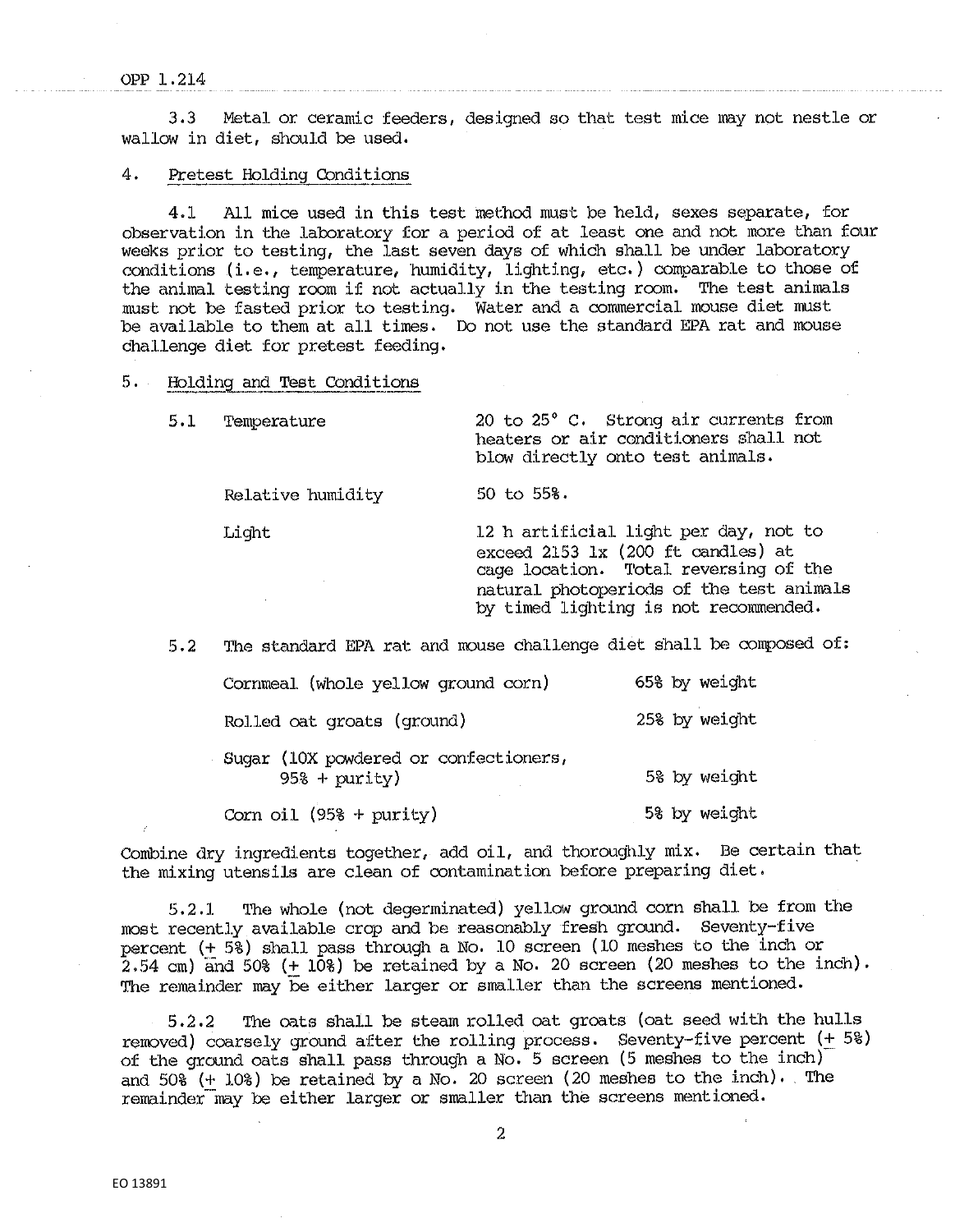#### OPP 1.214

5.2,3 The corn oil shall be of the type available as cooking oil, undiluted with other oils, and shall not be rancid,

5,2,4 The standard EPA rat and mouse challenge diet may be stored under refrigeration if it is to be used within three days of preparation, If it is to be held for longer periods the diet shall be packaged in plastic containers [2,2 to 4.5 kg (5 to 10 lb) per container], tightly closed or sealed, and maintained at -18 C or below until it is to be used, It shall be at room temperature when offered to test or control animals, Challenge diets shall not be prepared and stored for longer than six months,

# 6, Procedure

6,1 A test group consists of a minimum of 20 mice (10 males, 10 females), individually-caged or group-caged in single-sex groups of 5 or 10 animals each, For each test or series of tests conducted at the same time on the same species, include one untreated control test group of 20 mice (10 males, 10 females), caged in the same manner as the group(s) to be exposed to toxic bait. Acclimate all animals to test conditions for three days prior to exposure to toxicant, immediately following pretest holding period (4,1),

6.2 Water must be available to each animal at all times, Glass water bottles equipped with ball-type watering tubes are recommended, Gravity fed automatic or open-cup type waterers are not recommended.

6,3 The rodenticide and the standard EPA rat and mouse challenge diet must be offered to test mice in separate containers, If mice are caged individually, one container of each food must be used. Containers must be presented along the front of the cage equidistant from the sides of the cage and equidistant from the rodents' point of access to water, If mice are group-caged, at least one container must be used per diet for each five animals in the cage, If one container is used per diet, the containers must be equidistant from enclosure walls and the water source(s). If two or more containers are used per diet per enclosure, containers shall be presented in pairs (one bait and one challenge diet per pair), Pairs shall be deployed such the proximity to walls, shelter, or water sources dictates no clear advantage to either container position, The daily food allotment must be at least ten grams per container per animal per day. The control group is offered only the EPA rat and mouse challenge diet, which shall be presented in amounts and numbers of containers equivalent to those used for the test group,. The gross weight of each container and its contained food are determined daily and either (1) returned to starting weight by addition of the given food or (2) left at the gross weight as long as there is adequate food remaining in excess of the daily food requirement. If food becomes fouled by urine or feces, replace food in each container. Record each day the quantity of each food consumed by each rat during the preceding 24 h. Weighing accuracy must be at least to the nearest 0,5 gram for group-caged tests. Individual caging may not be used unless consumption can be determined to the nearest 0.1 gram. Spilled food must be recovered and weighed to establish exact food conswnption data. Where the food spillage is damp it shall be dried to approximately its original moisture content before weighing.

6,4 Reverse the position of the bait and standard EPA rat and mouse challenge diet containers in the cages every 24 h to offset possible feeding

3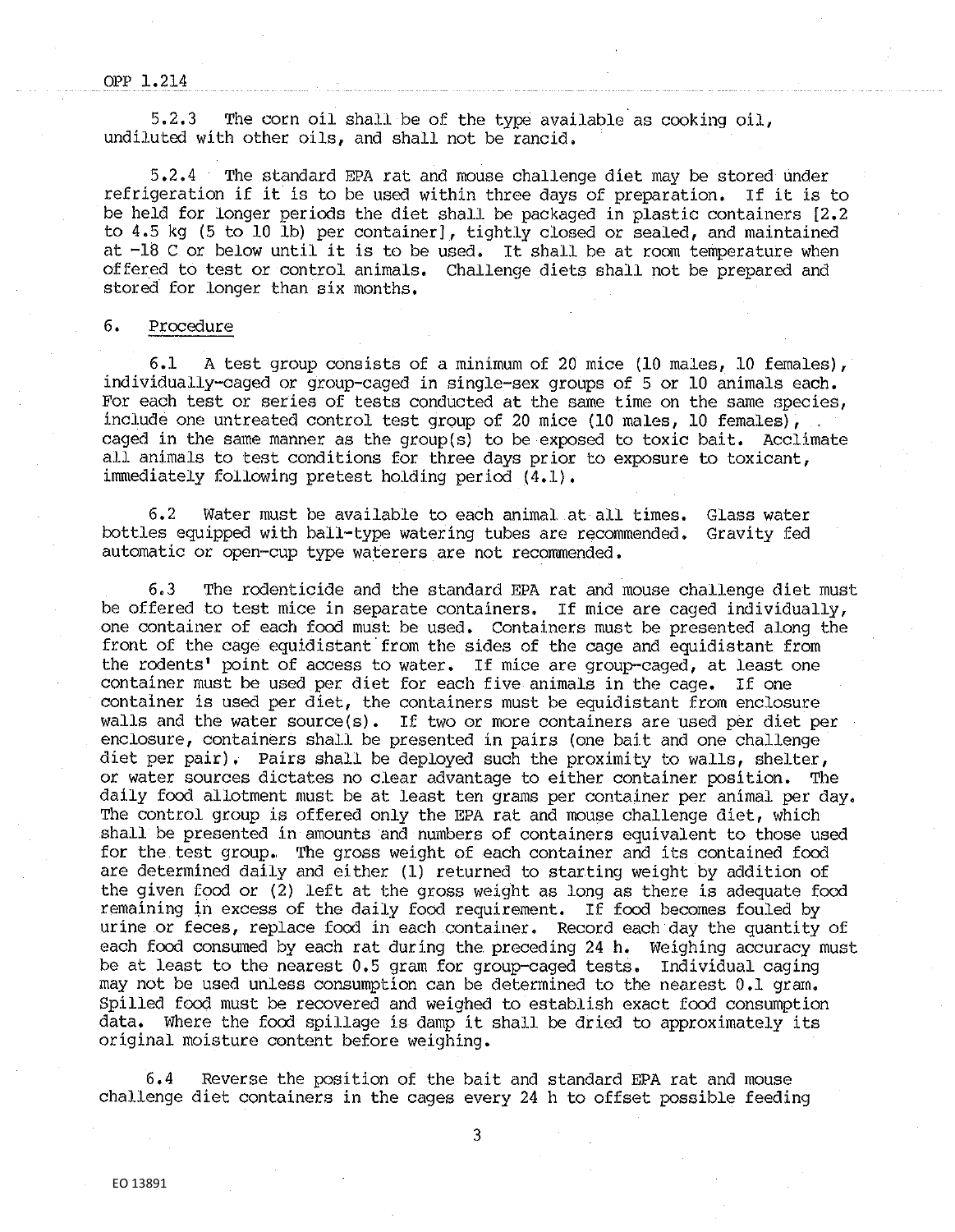## OPP 1.214

position preference of the rats. The test rats must have a free choice between treated and untreated food.

6,5 Animals on test should not be subjected to undue or unnecessary stress from noise or human activities (i.e., movement). Human activity within the animal test room shall be minimal.

# 7. Test Period

7.1 Maintain test period for 15 days. Monitoring of all surviving animals (including those in the control group) must continue for the 15·-day baiting period plus the 5-day post baiting follow-up period, even if 100% mortality of test mice is recorded before the 20 days have elapsed.

 $7.2$  Remove dead mice daily, or more frequently as observed.

7,3 Remove toxicant-treated food at the end of the 15-day test period, .leaving and maintaining the untreated food.

7.4 More than a 10% mortality in the control group negates the test, even if a 100% mortality had been achieved in the test group.

7.5 This laboratory efficacy test shall be replicated at least once. If registrant desires to support claims that the bait is effective in wet or damp areas, one replication must be run with bait that has been "weathered" by being subjected to 90 to 100% humidity and approximately 100°F for 15 days Bioassay tests using "weathered" baits should begin one day after the "weathering" procedure has been completed. Mold or other growths on weathered bait may not be removed prior to its use in bait acceptance tests.

## 8. Test Period Follow-Up

8.1 Maintain observations on surviving mice for a minimum of five days following test period.

8.2 Continue feeding EPA rat and mouse challenge diet.

8,3 Describe unusual. activities of test and control. mice in report of test and posttest periods.

#### 9. Calculation and Evaluation of Results

9,1 Record date, weight, and sex of each mouse dying during the test and of survivors in both the test and control. groups, and amount of treated and untreated food consumed during the test and posttest periods. Retain original laboratory test records for future reference. Report all data collected, including initial and final. weights of test subjects. Include copies of all "raw" data sheets as well as typed numerical summaries of test results.

9.2 The product is considered to have satisfactory bait acceptance if the toxic bait accounts for at least 25% of the food consumed by the test animals during the test period of the replicate using "weathered" bait and if the toxic

4